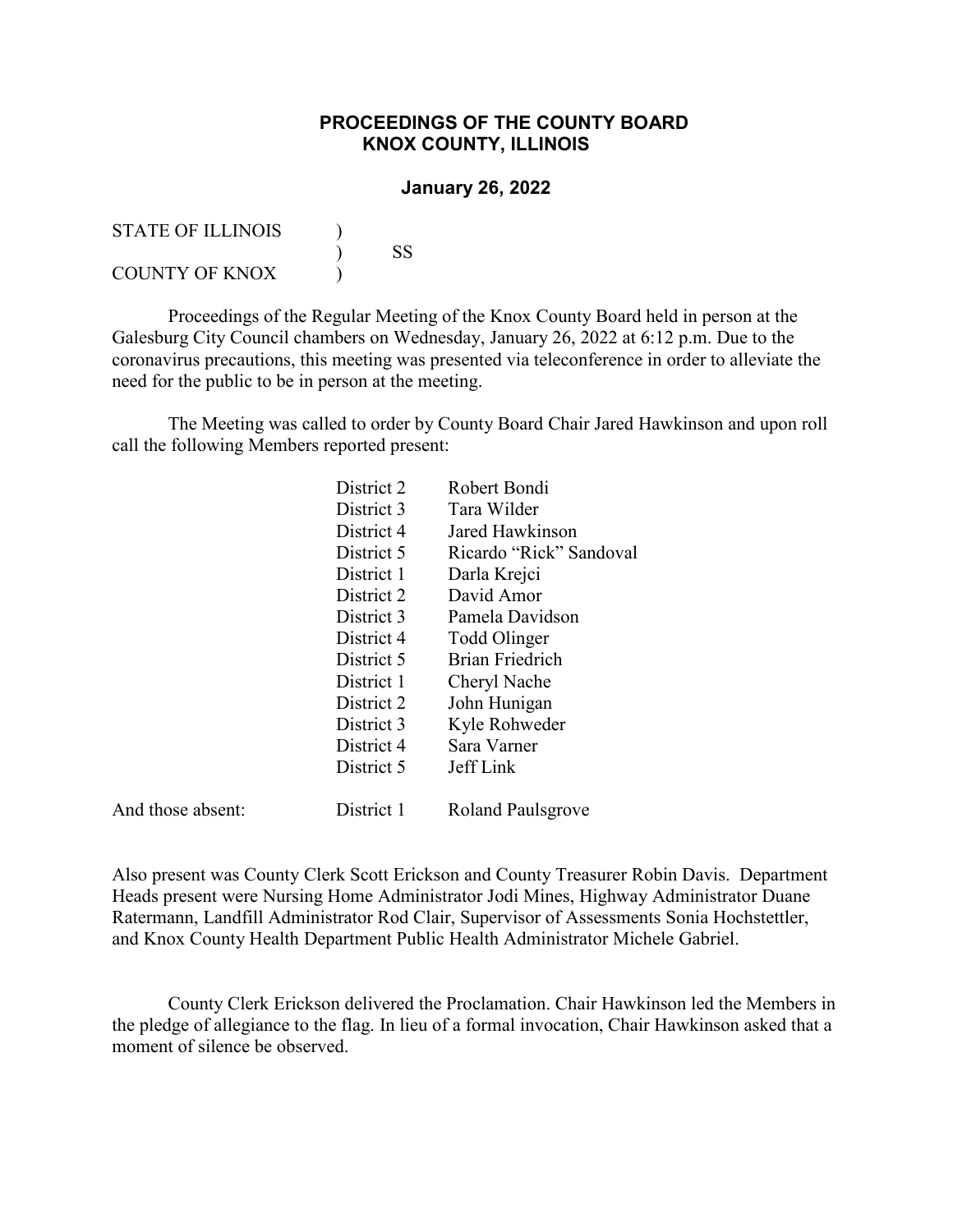Chair Hawkinson asked for additions or deletions to the agenda. Member Bondi asked for two additions to be added. One for Veterans Assistance Commission and the second for the Health Department. Chair Hawkinson said Item 4A will be Assistance Commission and 4B will be for Public Health Administrator Michele Gabriel from the Knox County Health Department to talk about staffing and procedures. These are for discussion only. No items were deleted.

Chair Hawkinson asked for public comments. Rita Shultz with Save Hawthorne Pool discussed about them wanting to help keep open the pool, which is set to close May 2022. On January  $31<sup>st</sup>$  they have a meeting with the Mayor. She said they want to be able to save the eighty-year-old pool that the city got in 1981 for \$1. She says the city has had to put very little money into the care and upkeep of the pool over the years. She is aware of during Covid-19 the attendance has been low. She is asking to be able to submit an application for ARPA funding to be able to help them reach their goal of keeping the pool open. Chair Hawkinson thanked Ms. Shultz for speaking.

Motion was made by Member Bondi and seconded by Member Rohweder to approve the following items of the consent agenda: 1) minutes of the Regular and Closed Board Meetings for December 28, 2021, 2) claims for Members for per diem and mileage for the meetings of January 2022 and other claims for per diem from meetings, and 3) sales tax and various taxes for the month of October 2021 in the amount of \$133,453.54 and \$29,482.80 and public safety tax in the amount of \$226,945.15. Member Davidson stated that she did not agree with the minutes and wanted that noted. Roll call vote is recorded as follows: Ayes—Bondi, Wilder, Hawkinson, Sandoval, Krejci, Amor, Olinger, Friedrich, Nache, Hunigan, Rohweder, Varner and Link—(12). Noes—(0). Abstain---Davidson (1). Motion carried.

Motion was made by Member Rohweder and seconded by Member Sandoval to approve a Proclamation for February as Black History Month. Member Davidson stated that she did not agree with the wording of the Proclamation. Roll call vote is recorded as follows: Ayes—Bondi, Wilder, Hawkinson, Sandoval, Krejci, Amor, Olinger, Friedrich, Hunigan, Rohweder, Varner and Link—(12). Noes—Davidson---(1). Abstain---Nache (1). Motion carried.

Member Bondi stated that it was brought to his attention that the veterans' families are not being reimbursed on gravestones in a timely matter. Chair Hawkinson stated that this is the first he has heard about this and he will reach out to the superintendent.

Knox County Public Health Administrator Michele Gabriel spoke about how the Health Department are handling things during Covid-19. Cases had spiked but it is starting to level out. Of those cases, 85% were the Omicron virus verses the Delta. Knox County residents are 57.2% fully vaccinated and 49.6% fully vaccinated, with the Booster. Five months after the 2nd Pfizer-BioNTech or Moderna vaccine you are eligible for the booster and 28 days after the Johnson & Johnson's Janssen vaccine. This in now their  $3<sup>rd</sup>$  year of testing and due to inclement weather they have had to cancel and reschedule some testing days and times due to trying to keep their staff safe. There has been some questions from the community about using other locations for testing. Their grant paperwork runs under the scoop of 1361 W. Fremont St. address. They have to stay within their grant parameters on testing locations. The State is pushing for more demand of non-medical saliva tests. The new quarantine protocol is 5 and 5. Which is 5 days after testing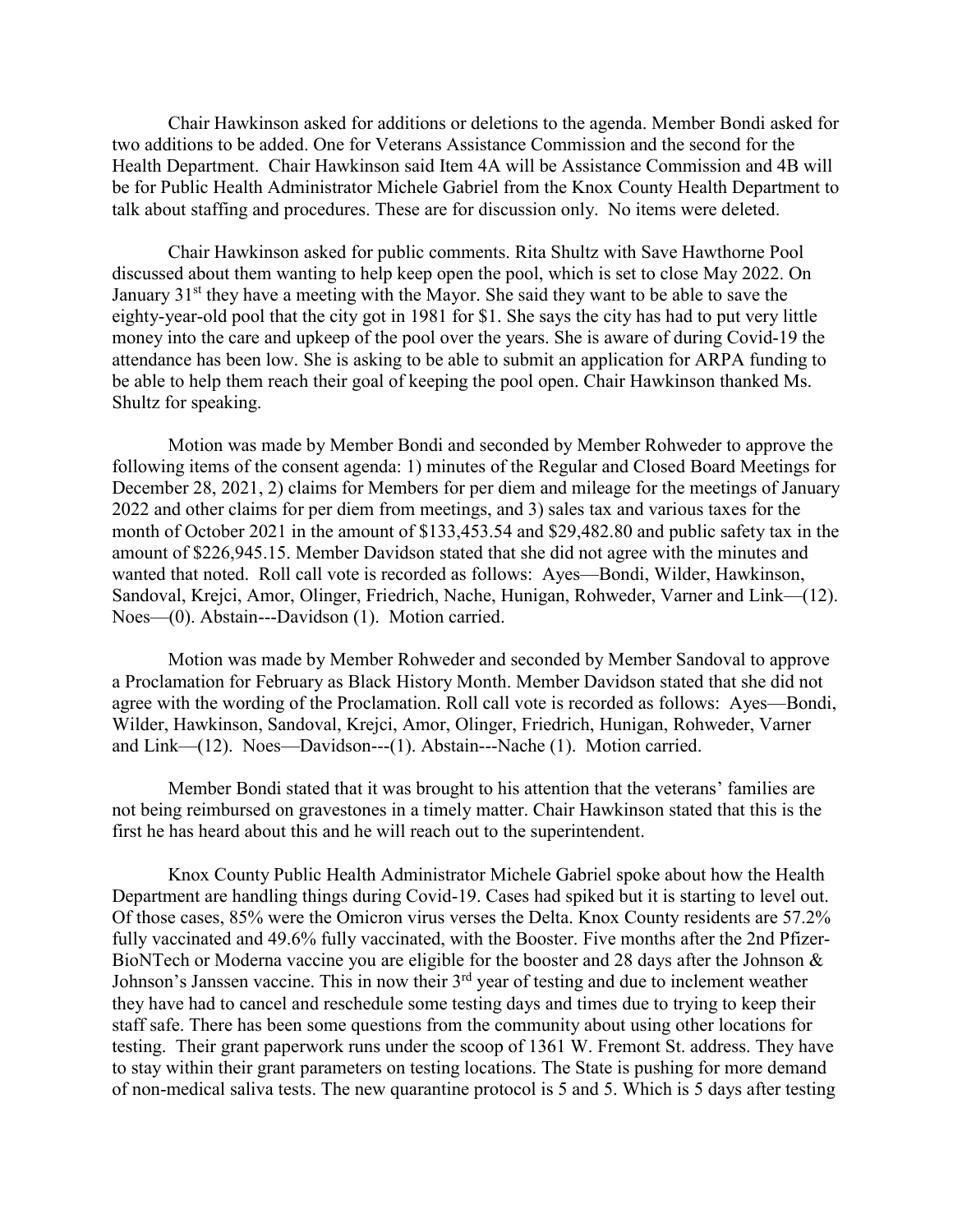positive or first having symptoms and then the next 5 days fully mask and social distance due to a 30% chance of still being contagious. Unless in the medical field then they have their own limits on time away from work. Some new things that are happening are that you can now order self-testing kits through the federal government. Anti-viral meds are coming out in pill form with a doctor's prescription for people more susceptible to the illness due to such things as being diabetic. To try and to help keep them from being hospitalized. Member Amor asked her to speak about any repercussions of Cottage Hospital Closing. She said that they did not have any direct repercussions other then maybe picking up some of their testing they did there for Covid. Member Hunigan said that he had gotten a few calls about their testing procedures. He asked what the process was to get a test scheduled. She said that the best way is to call back until you are able to reach someone. They have also been short staff due to Covid. They have only same day testing now due to too many no shows in the past when scheduled other days. Member Nache had concern with places not having enough test kits, families having to be off work due to covid, loss of wages and needing a note saying they were clear to return to work. Gabriel said that there is a State testing facility in Peoria. She said that her staff is willing to talk to employers if they have questions about protocols. Several members of the Board thanked Gabriel for taking time out of her busy schedule to talk to everyone.

 Member Friedrich presented the monthly report for the Finance, Insurance, Treasurer, Judicial, Veterans, and Clerk/Recorder Committee. The reports are included in the packet.

Motion made by Member Friedrich and seconded by Member Rohweder to approve the Resolution to Abate Levy for General Obligation Alternate Revenue Bonds, Series 2010A and Series 2010B for Tax Year 2021 for Build America and Recovery Zone Bonds. Roll call vote is recorded as follows: Ayes—Bondi, Wilder, Hawkinson, Sandoval, Krejci, Amor, Davidson, Olinger Friedrich, Nache, Hunigan, Rohweder, Varner and Link—(14). Noes—(0). Motion carried.

Motion made by Member Friedrich and seconded by Member Bondi to approve Bid for Revision of Wage Study. Member Friedrich stated that this is to update the wage study to reflect the minimum wage increase. So we are accurate and falling behind. The cost will be \$25,000 and should move along faster than last time. Member Amor stated that Treasurer Davis volunteered to help to be able to speed up the process. He also wanted to know if they were going to address the shortcomings of the original study and things learned. Member Bondi wanted to make sure that they would be interacting with all departments. Member Amor wanted to make sure that they conferred with Ms. Gabriel with questions, concerns and needs. Roll call vote is recorded as follows: Ayes—Bondi, Wilder, Hawkinson, Sandoval, Krejci, Amor, Davidson, Olinger, Friedrich, Nache, Hunigan, Rohweder Varner and Link—(14). Noes—(0). Motion carried.

Motion made by Member Friedrich and seconded by Member Wilder to approve County Board action item Submission Policy and Procedure. County Clerk Erickson spoke about how this would streamline things to have more full and complete documentation for the Board so they can make a proper decision. Implementing a Friday deadline and if the information does not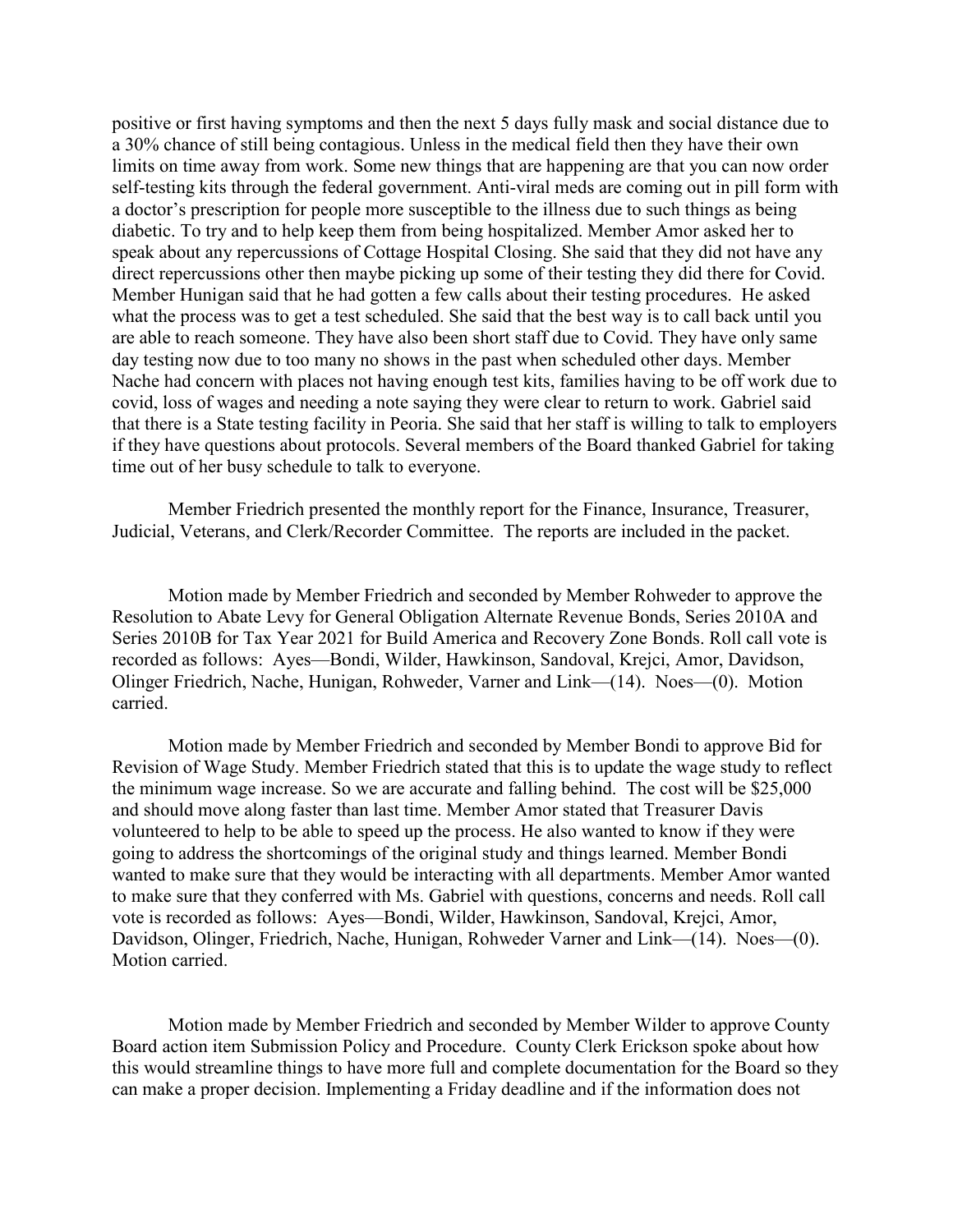arrive in time then it would wait until next month. Also, to have proper documentation ahead of time for Bid and Bring Back so that the committee in charge of that department can review it properly. This would speed up the approval process because they would have all the proper documentation lined up ahead of time. Roll call vote is recorded as follows: Ayes—Bondi, Wilder, Hawkinson, Sandoval, Krejci, Amor, Davidson, Olinger, Friedrich, Nache, Hunigan, Rohweder Varner and Link—(14). Noes—(0). Motion carried.

Motion made by Member Friedrich and seconded by Member Amor to approve Resolutions and Deeds Conveyance. Roll call vote is recorded as follows: Ayes—Bondi, Wilder, Hawkinson, Sandoval, Krejci, Amor, Davidson, Olinger, Friedrich, Nache, Hunigan, Rohweder Varner and Link—(14). Noes—(0). Motion carried.

Motion made by Member Friedrich and seconded by Member Amor to approve Resolution for ARPA Disbursement for Governmental Purposes. Such as squad car remaining funds. Member Friedrich stated that in November, they discussed with Sheriff Clague the purchase of squad car. At that time, he did not have a final cost but did have a figure not to exceed. They saved \$31,000 by doing this ahead of time. Member Davidson stated that this should have been done in a budget for cars. ARPA money is not designed to buy cars so she will be voting no. Member Friedrich stated that they had it in the budget but pulled it out since they planned paying for them this way. Member Amor stated that ARPA funds are to be used for lost revenue and used for normal not inappropriate use. Member Friedrich said they could add it to the budget down the road. Roll call vote is recorded as follows: Ayes—Bondi, Wilder, Hawkinson, Sandoval, Krejci, Amor, Olinger, Friedrich, Nache, Hunigan, Rohweder Varner and Link—(13). Noes—Davidson----(1). Motion carried.

Member Sandoval presented that the monthly report from the Sheriff, Jail, Mary Davis Home, Animal Control, and Building Committee. He stated the reports are in the packet.

Member Bondi presented the monthly report for the Assessor, Zoning, GIS, Highway, IT, and Landfill Committee. He stated that the reports are in the packet.

Motion made by Member Bondi and seconded by Member Friedrich to approve the purchase of two 30 yard roll off containers from Gregory Container for a total of \$17,640 for the Landfill. Member Bondi states that there was only the one bidder. Member Friedrich asked if this was a solid estimate. Chair Hawkinson asked if the delivery cost was included. Administrator Clair said yes and that they are 6 months out. Roll call vote is recorded as follows: Ayes—Bondi, Wilder, Hawkinson, Sandoval, Krejci, Amor, Davidson, Olinger, Friedrich, Nache, Hunigan, Rohweder Varner and Link—(14). Noes—(0). Motion carried.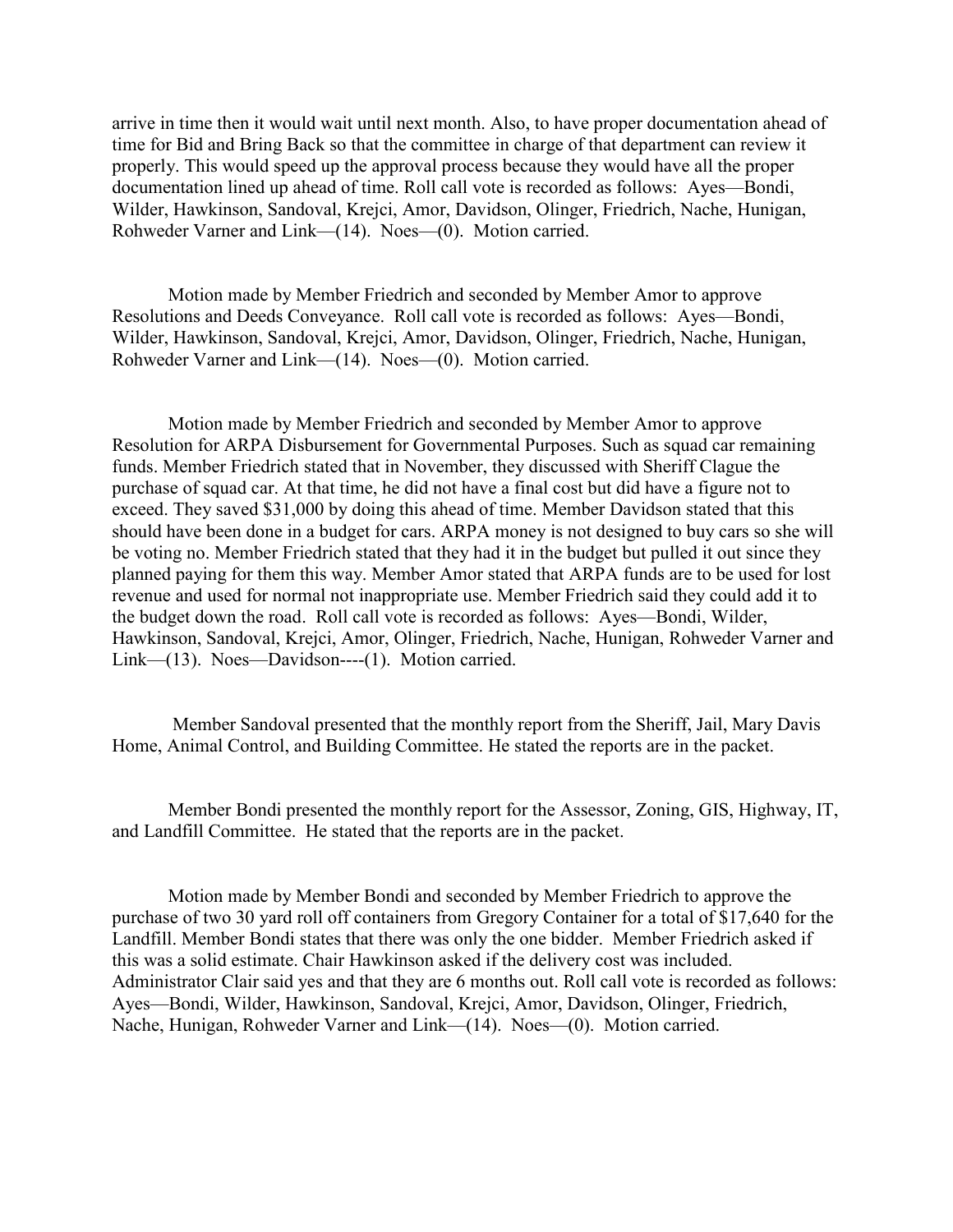Motion by Member Bondi and seconded by Member Friedrich to approve Bid for replacement copier for the Assessment office. Member Bondi stated that there was three bidders and the lowest bidder was Office Machine Consultants. We would be saving \$164.64 over the other bidders by leasing it over a 5-year period from them. Roll call vote is recorded as follows: Ayes—Bondi, Wilder, Hawkinson, Sandoval, Krejci, Amor, Davidson, Olinger, Friedrich, Nache, Hunigan, Rohweder Varner and Link—(14). Noes—(0). Motion carried.

Motion by Member Bondi and Member Rohweder to approve Bid for Hydraulic Tree Shear for Highway. Member Bondi explained that the tree shearer is an attachment for the end of the boom. There is a large amount of dead trees. That are mostly ash trees due to ash borer that will fall on the roadway if not removed. They are located on steep sloops and would be dangerous to be removed by chainsaws. The bid was for \$22,450 by Little Mule Equipment out of Huntington, Vermont. There is \$261,000 in the Budget to cover expenses. Roll call vote is recorded as follows: Ayes—Bondi, Wilder, Hawkinson, Sandoval, Krejci, Amor, Davidson, Olinger, Friedrich, Nache, Hunigan, Rohweder Varner and Link—(14). Noes—(0). Motion carried.

Member Hunigan presented the report from the Nursing Home committee. The report is in the packet. Hunigan stated that they have raised the starting wage for CNA, LPN, and RN positions to be able to reduce the agency cost. The Nursing Home is working to be more financially solvent. Office Manager Wicks and Administrator Mines are going over accounts receivable that had been neglected and making this now a priority moving forward. Union Negotiations are at 10 a.m. January 27. They are close to coming to an agreement.

Motion made by Hunigan and seconded by Member Rohweder to approve Memory Care Unit Proposal. Member Hunigan stated that Wing 2 would be the dedicated Memory care wing. There would be 46 beds, in two different Levels 12 semi-private 14 private, and 18 semi-private and 2 private. The rooms can be converted back if needed. There will be Level 1 semi-private \$275 and \$300 private. Level 2 will be \$285 semi-private and \$310 for private. We will be able to offer a service that no other long term care facility offers. Member Davidson said her aunt who is 96 years old lives in Evergreen, Chicago has Alzheimer's and takes tremendous care is already on the waiting list. The staff does a wonderful job at the facility and she will be voting yes. Member Amor stated that he is strongly in favor. Member Friedrich asked if this wasn't cost effective if it would cost anything to convert the space back. Member Hunigan said that there would be no cost. Administrator Mines said Wing 2 will be ready March 1<sup>st</sup> it has already been redone and they would use current staff. Roll call vote is recorded as follows: Ayes—Bondi, Wilder, Hawkinson, Sandoval, Krejci, Amor, Davidson, Olinger, Friedrich, Nache, Hunigan, Rohweder Varner and Link—(14). Noes—(0). Motion carried.

Chair Hawkinson reported that the reports from the outside committee assignments will be included in the packet if provided. If anyone has a question in regards to an outside